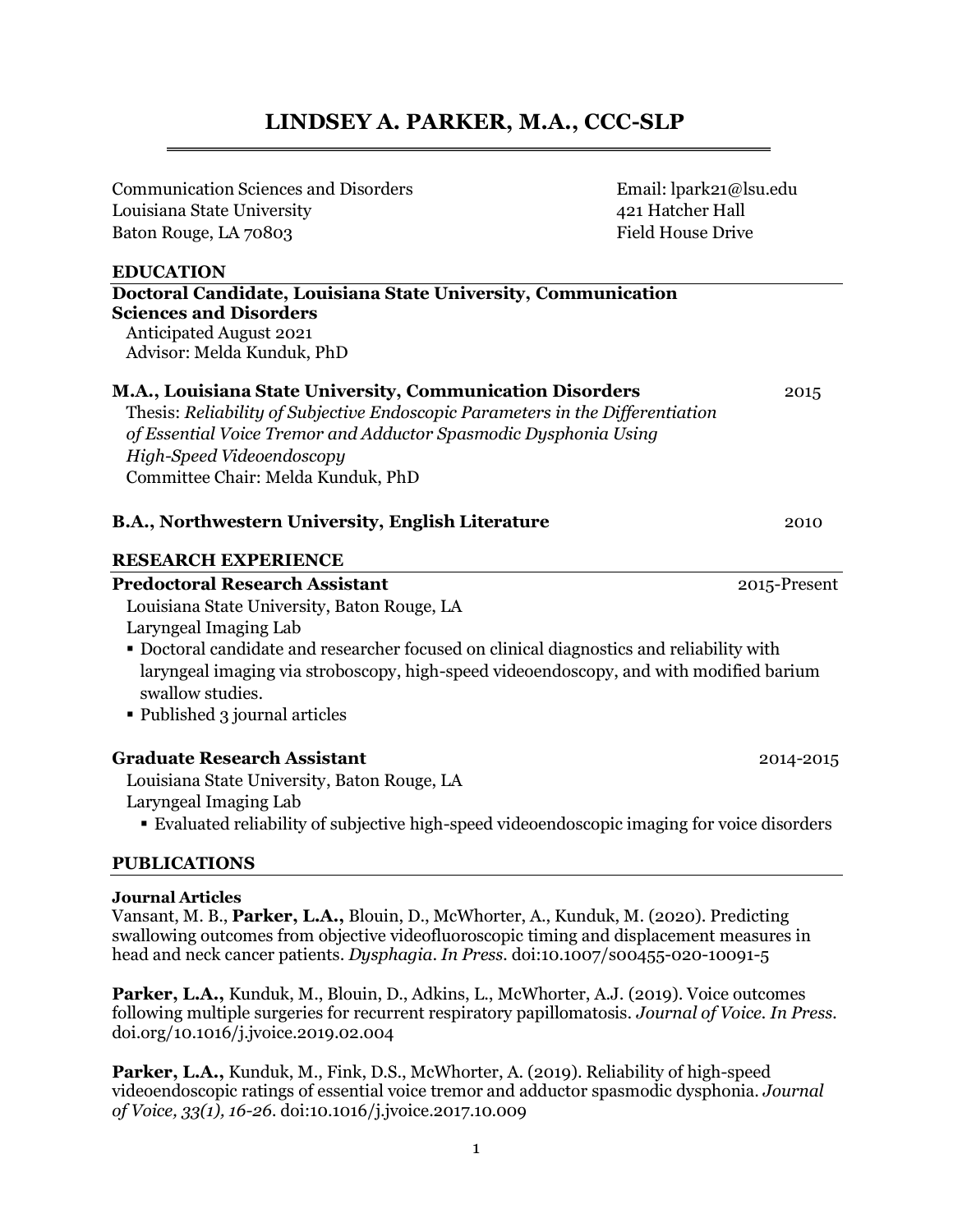#### measurements: Initialreliability outcomes. *LSHA Lagniappe Newsletter*. Summer 2016 edition. **Invited Work**  Vansant, M. B., **Parker, L.A.,** & Kunduk. M. (2016). Establishing MBSS objective

## **PRESENTATIONS**

#### **Podium Presentations**

Parker, L.A., Kunduk, M., Adkins, L., Blouin, D., McWhorter, A. (2018). The impact of multiple surgeries on voice quality for patients with recurrent respiratory papillomatosis. Oral presentation at the Our Lady of the Lake Research Symposium, Baton Rouge, LA.

Vansant, M.B., **Parker, L.A.**, Blouin, D., McWhorter, A., Kunduk, M. (2017). Predicting swallowing outcomes from objective videofluoroscopic timing and displacement measures in head/neck cancer population. Oral presentation at the annual American Speech-Language and Hearing Association Convention, Los Angeles, CA.

 dysphonia: A pilot study. Oral presentation at the annual American Speech-Language and **Parker, L.A.,** Kunduk, M., Fink, D.S., McWhorter, A. (2015). Reliability of high-speed videoendoscopic parameters in differentiating essential voice tremor and adductor spasmodic Hearing Association Convention, Denver, CO.

#### **Poster Presentations**

**Parker, L.A.**, Kunduk, M., Adkins, L., Blouin, D., McWhorter, A. (2018). Multiple surgeries and voice quality in recurrent respiratory papillomatosis. Poster session presented at The Fall Voice Conference, Seattle, WA; and presented at the 12th Congress of the European Laryngological Society, London, England, 2018.

**Parker, L. A.,** Vansant, M B., Blouin, D., McWhorter, A., Kunduk, M. (2017). Reliability of videofluoroscopic objective timing and displacement measures for head and neck cancer patient. Poster session presented at the American Speech-Language and Hearing Association Convention, Los Angeles, CA.

Vansant, M. B., **Parker, L.A.,** & Kunduk. M. (2016*).* Establishing MBSS objective measurements: initial reliability outcomes. Poster session presented at the Louisiana Speech and Hearing Annual Convention, Lafayette, LA.

# **University, Departmental Level Presentations**

Parker, L.A. (2020). Integrating volition into a treatment framework for dysphonia: Bridging gaps in patient adherence and perceived control. Presented at the department COMD Research Roundtable, Department of Communication Sciences and Disorders, LSU.

**Parker, L.A.** (2016). Why gamble? Reliability, subjective ratings & agreement pitfalls. Presented at the department COMD Research Roundtable, Department of Communication Sciences and Disorders, LSU.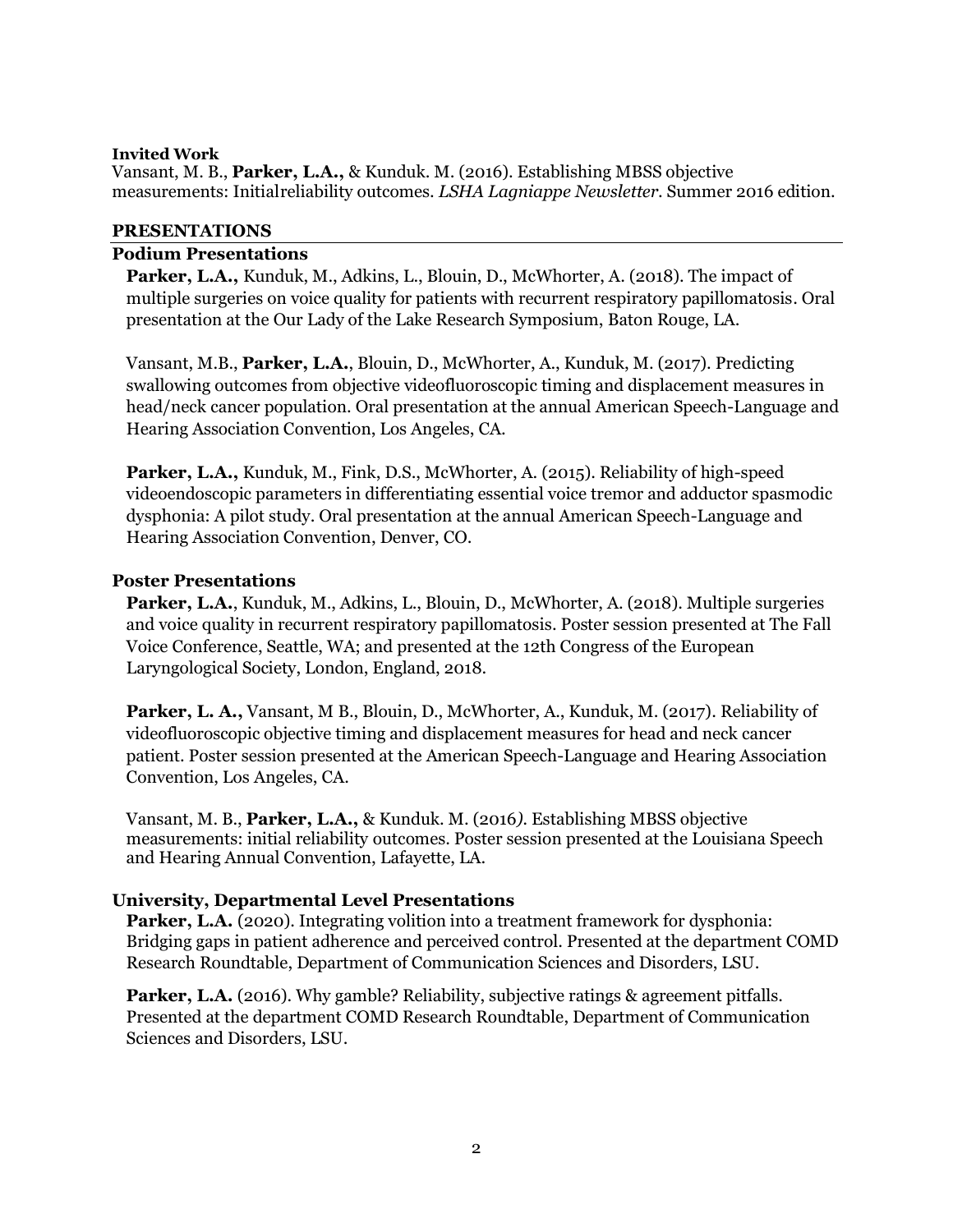Vansant, M.B., Tyson, C., Parr, C., & **Parker, L.A.** (2016). Reviewing the journal article. Presented at the department COMD Research Roundtable, Department of Communication Sciences and Disorders, LSU.

# **Community Presentations**

Parker, L.A. (2019) Acoustic and auditory-perceptual vocal function outcome measures for instrumental assessment: Interpretation for clinical evaluation. Oral presentation at Our Lady of the Lake, Baton Rouge, LA.

# **TEACHING EXPERIENCE**

| Primary Instructor, Communication Sciences and Disorders, LSU                                                                                                                                                                                                                                                                                                        |                                                                                 |  |
|----------------------------------------------------------------------------------------------------------------------------------------------------------------------------------------------------------------------------------------------------------------------------------------------------------------------------------------------------------------------|---------------------------------------------------------------------------------|--|
| COMD 4681: Clinical Preparation and Observation Laboratory<br>• Primary Instructor of 43 undergraduate students<br>" Course fulfilled ASHA 2020 Standards (Standard V-C), providing guided clinical observation<br>in assessment and treatment of communication disorders.<br>• Discussed additional clinical topics including ethics, SOAP notes, and goal writing. | Fall 2019                                                                       |  |
| COMD 1751: COMD Goes to the Movies<br>• Primary Instructor of 14 undergraduate students.<br>• Course introduced students to various communication disorders through<br>the lens of cinema, discussing the nature of impairments, an overview of<br>the field, and presentation of communication disorders in the media.                                              | Spring 2019                                                                     |  |
| COMD 2050/LING 2050: Introduction to Language<br>• Primary Instructor of $~50$ -70 undergraduate students.<br>• Course introduced basic tenets of language and linguistics including<br>the five major domains of language, language and the brain,<br>and sociolinguistics.                                                                                         | Fall 2015<br>Spring 2016<br><b>Fall 2016</b><br>Spring 2017<br><b>Fall 2018</b> |  |
| <b>Teaching Assistant, Communication Sciences and Disorders, LSU</b>                                                                                                                                                                                                                                                                                                 |                                                                                 |  |
| COMD 4153: Acoustics of Speech and Hearing<br>• Lab instructor: led acoustic laboratory practicum and review sessions,<br>held office hours, graded exams and assignments, and created online<br>interactive lab quiz sections                                                                                                                                       | Spring 2018<br>Spring 2020                                                      |  |
| <b>Guest Lecturer</b>                                                                                                                                                                                                                                                                                                                                                |                                                                                 |  |
| COMD 7382: Voice Disorders, Louisiana State University<br>• "Patient Compliance, Perceived Control, and Fostering Self-Efficacy"<br>" "Mind the Gap: Establishing Cause & Effect Relationships Between<br>Voice Physiology, Voice Acoustics, and Perception"<br>" "Vocal Fold Physiology & Theories of Phonation"                                                    | <b>Fall 2019</b><br><b>Fall 2016</b><br><b>Fall 2016</b>                        |  |
| SLHS 574: Speech Disorders II, University of Arizona<br>"Patient Compliance, Perceived Control, and Fostering Self-Efficacy"                                                                                                                                                                                                                                         | Spring 2020                                                                     |  |